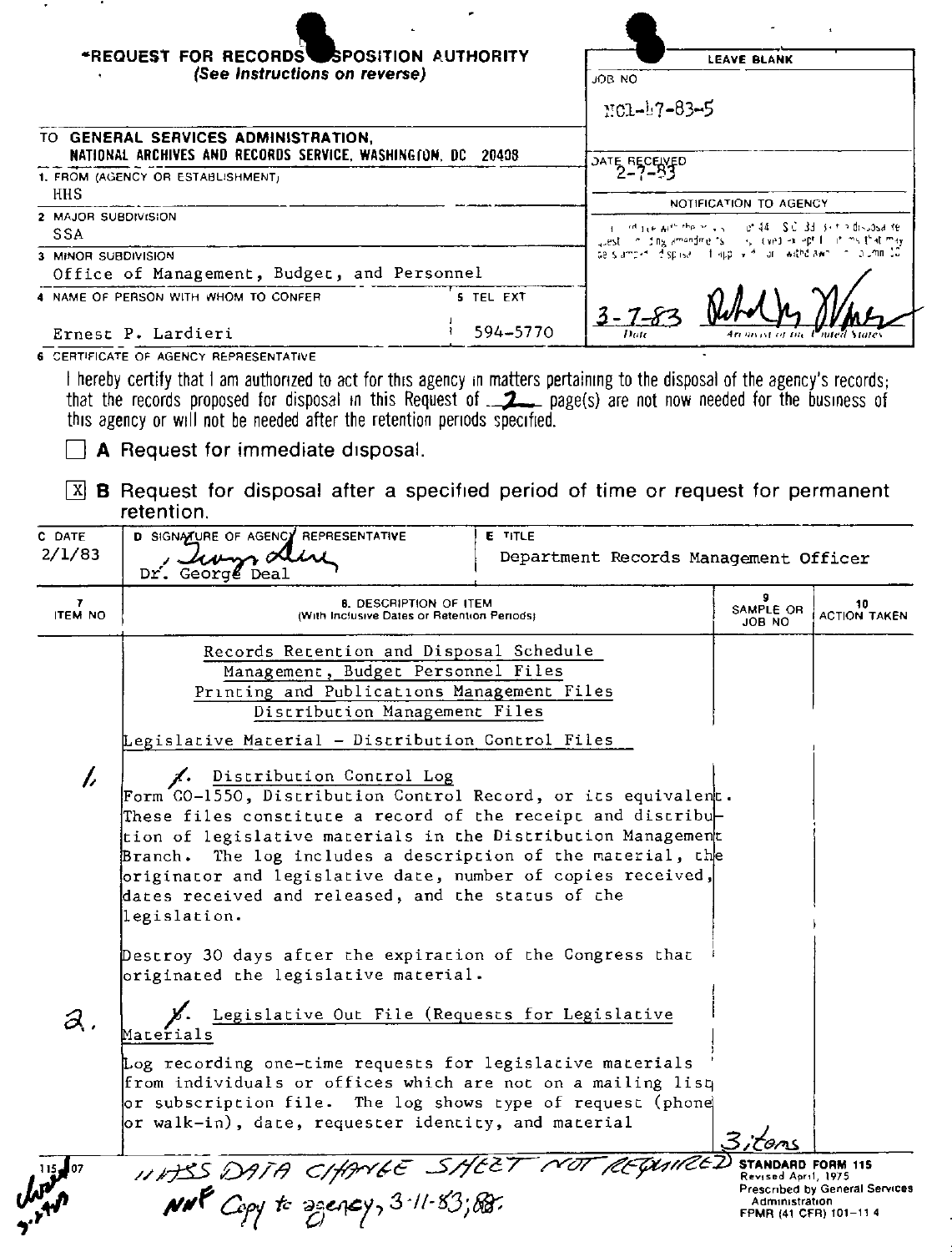## **INSTRUCTIONS**

## General Instructions

Lise Standard Form 115 (obtainable from supply depots of the Federal Supply Service General Services Administration) and the continuation sheet Standard Form 115a (obtainable from the Records Disposition Division. Office of Federal Records Centers, National Archives and Records Service, Washington, D.C. 20408) to obt in authority to dispose of records or to request permanent retention of records. Detach the fifth copy from the set and keep as your reference copy. Submit the first four copies of the set to the Nation if Archives and Records Service. One copy will be returned (s) the agency as notification of items that are authorized for disposal He is withdrawn or not approved for disposal will be so marked t. SF 115 requiring Comptroller General concurrence must be impanied by a notification of approval from GAO.

Ancefic Instructions

Surfaces  $f/2$  and 3 should show what areney has custedy of the evends that are identified on the form and should contain the name the dep rement or independent - ency and its major and more w

satidivisions. F. tries 4 and 5 should help identify and focate the person to

should be directed in intervals on the records should be directed

Entry 6 should be signed, and during on the four copies by the lency representative. The number of paces involved in the request should be inserted

Box A should be checked if the records may be disposed of immed. stely. Box B should be checked if continuing disposal authority is requested or if permanent retention is requested. Only one box may be checked.

Entry 7 should contain the numbers of the items of records iden tified on the form in sequence  $i \in \{1, 2, 3, 4, \text{etc.}\}$ 

Entry 8 should show what records are proposed for disposal

Center headings lid indicate what office's records are involved if all records described on the form are not those of the same office or if they are records created by another office or agency.

An identification should be provided of the types of records involved if they are other than textural records, for example, if they are photographic records, sound recordings, or cartographic records

An item zution and accurate stentification should be provided of the series of records that are proposed for disposal or retention. Each series should comprise the 'argest practical grouping of separately organized and logically related materials that can be treated as a single limit for ourpe are if disposal. Component parts writes may be 'i ted sep rately if is rehered consecutively as commeter under it is reneral verics a stry

A statement she las he provided. Jowing when dispend is to be mode of the records. thus

If immediate d sposal is requested of p. a accumulations of records the inclusive dates during which the records were produced should be stilled.

fliontmum) disposal is lettered for result that have accumuated or will continue to commisite. their tendom period me  $\mathbf{R}$ expressed in terms of years inonths, etc. or is terms of future acsions or events. A future of the or event that is to determine the referition period must be objective and definite. It usings I of the receives a contingent upon their peak. microfilmed or otherwise up colored or recorded on machine re-dable media, the retention beyond should read. Untill a certained that reproduced copies or ecordings hove been made in coordance with GSA regulations and are adequine substitutes for the paper records. Also, the provisions of EPMR § 101-11.5 sholld be observed.

Entry 9 should be checked if samples are submitted for an item However, samples of the records are not required unless they are requested by the NARS appraiser. If an item has been previously submitted, the relevant job and item number should be entered

 $E$ ntry 10 should be left blank

SSA Officer Récords.

Standard Form 115 BACK, Rev. 3, 5